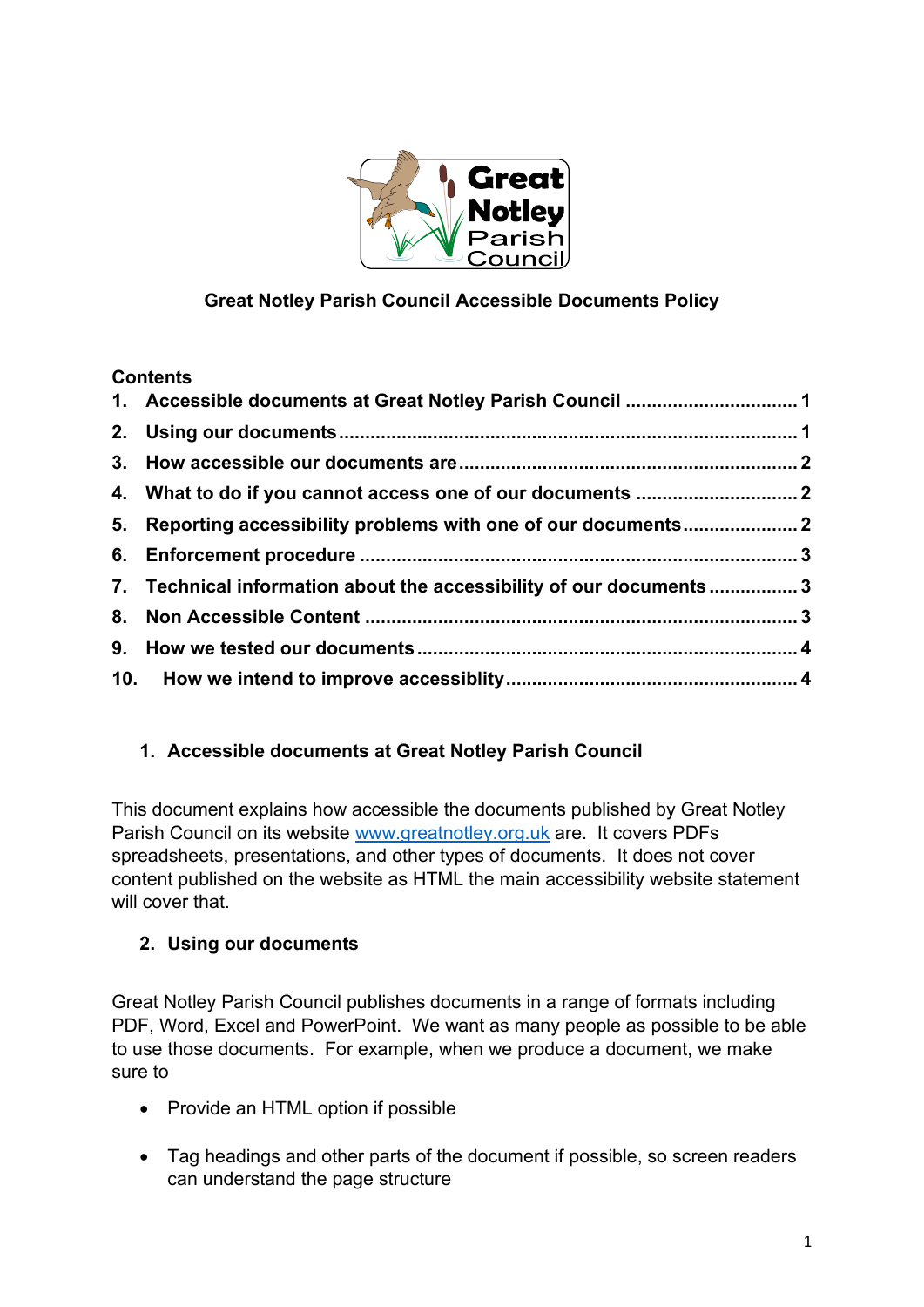- Make sure we include alt text alongside non decorative images so people who cannot see them understand what they are for.
- Avoid using tables except when presenting data
- Write in plain English
- Use a clear font
- Use contents pages for longer documents

#### <span id="page-1-0"></span>**3. How accessible our documents are**

New documents we publish and documents you need to download or fill in should be fully accessible.

However, we know that some of our older documents (published prior to 23<sup>rd</sup>) September 2018) are not accessible. For example, some of them –

- Are just photocopies and are not marked up in any way that allows screen reader users to understand them
- Are not tagged up properly for example do not contain proper headings.

This mostly applies to Financial information published prior to 23 September 2018. These documents are exempt from the regulations so we do not have plans to make them accessible but if you need to access information in one of those documents you can contact us and ask for an alternative format.

### <span id="page-1-1"></span>**4. What to do if you cannot access one of our documents**

If you need a document that we have published in another format please contact us as follows –

Email – [greatnotleyclerk@gmail.com](mailto:greatnotleyclerk@gmail.com)

Telephone - 01376 331251

We will consider your request and get back to you within 28 working days of your request.

### <span id="page-1-2"></span>**5. Reporting accessibility problems with one of our documents**

We are always looking to improve the accessibility of our documents. If you find any problems not listed on this page or you think we are not meeting accessibility requirements please contact the Parish Clerk at [greatnotleyclerk@gmail.com](mailto:greatnotleyclerk@gmail.com) or by phone on 01376 331251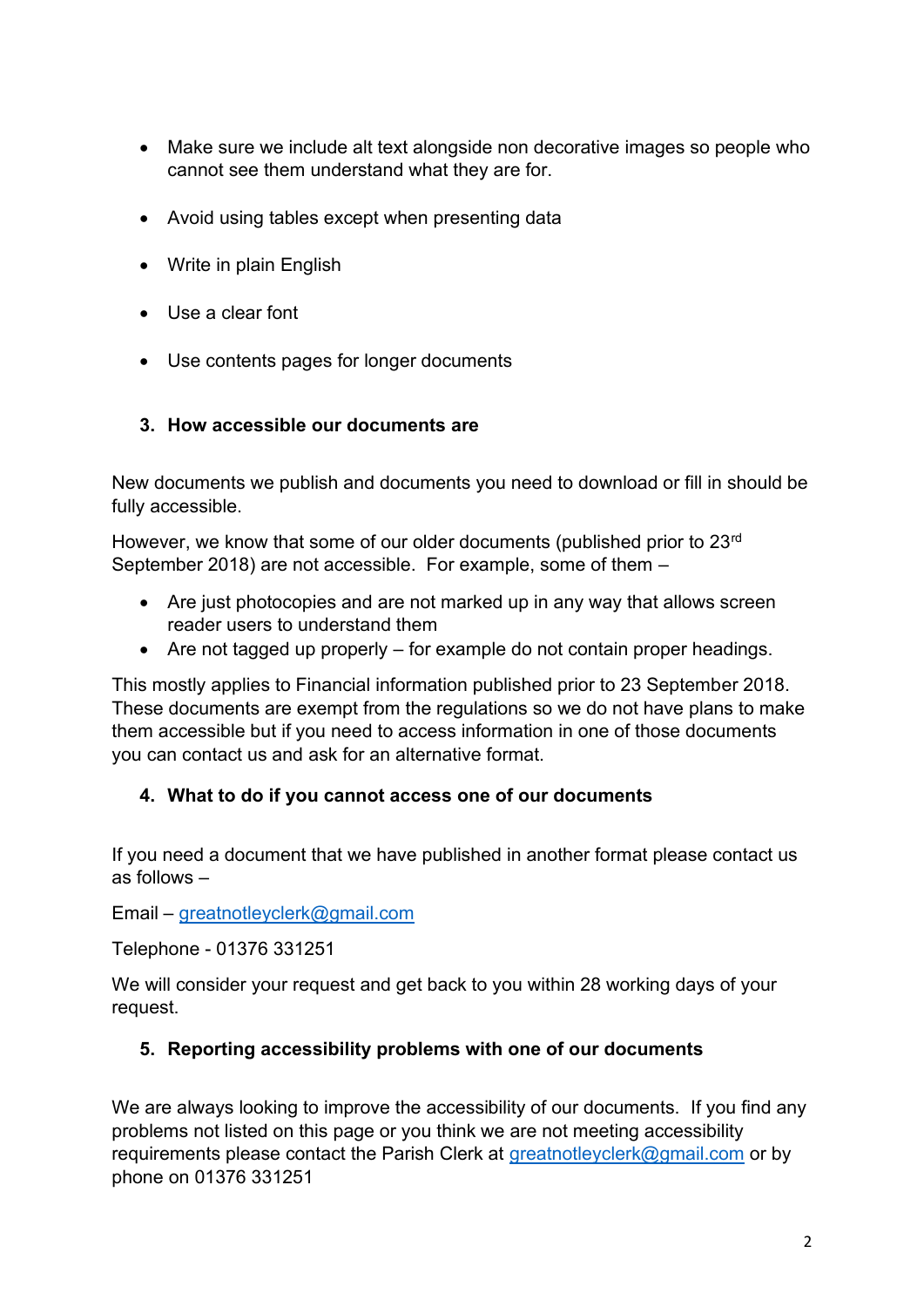### <span id="page-2-0"></span>**6. Enforcement procedure**

The Equality and Human Rights Commission (EHCR) is responsible for enforcing the Public Sector Bodies (Websites and Mobile applications) (No 2) Accessibility Regulations 2018 (the accessibility regulations) If you are not happy about how we respond to your complaint contact the Equality Advisor and Support Service (EASS) [www.equalityadvisoryservice.com](http://www.equalityadvisoryservice.com/)

## <span id="page-2-1"></span>**7. Technical information about the accessibility of our documents**

Great Notley Parish Council is committed to making our documents accessible in accordance with the Public Sector Bodies (Website and Mobile applications) (No 2) Accessibility Regulations 2018

The documents that Great Notley Parish Council publishes are partially compliant with the Web Content Accessibility Guidelines version 2.1 [\(https://www.w3.org/TR/WCAG21\)](https://www.w3.org/TR/WCAG21) AA standard due to the non-compliances listed below.

### <span id="page-2-2"></span>**8. Non-Accessible Content**

The documentation listed below does not meet accessibility standards but it would be a disproportionate burden for the Parish Council to resolve the issues.

### **Disproportionate burden**

The following documents are provided by the external auditor for completion with the requirement that copies of the documents are scanned onto the Parish Council website to be displayed in accordance with legal requirements. As they are photocopy documents, they do not meet WCAG success criteria 2.1 keyboard accessibility and 2.4.6 headings

Annual Governance and Accountability Review documentation for each financial year end.

Notice of conclusion of audit for each year end.

In addition, the Parish Council publishes a PDF of the Parish Council magazine on the website which does not include headings but is effectively a photocopy of the hard copy publication. They are not accessibility as they do not meet WCAG success criteria 2.1 keyboard accessibility and 2.4.6 headings and criteria 4.1.2 name and role value

It would be a disproportionate burden to the Parish Council to make these documents accessible.